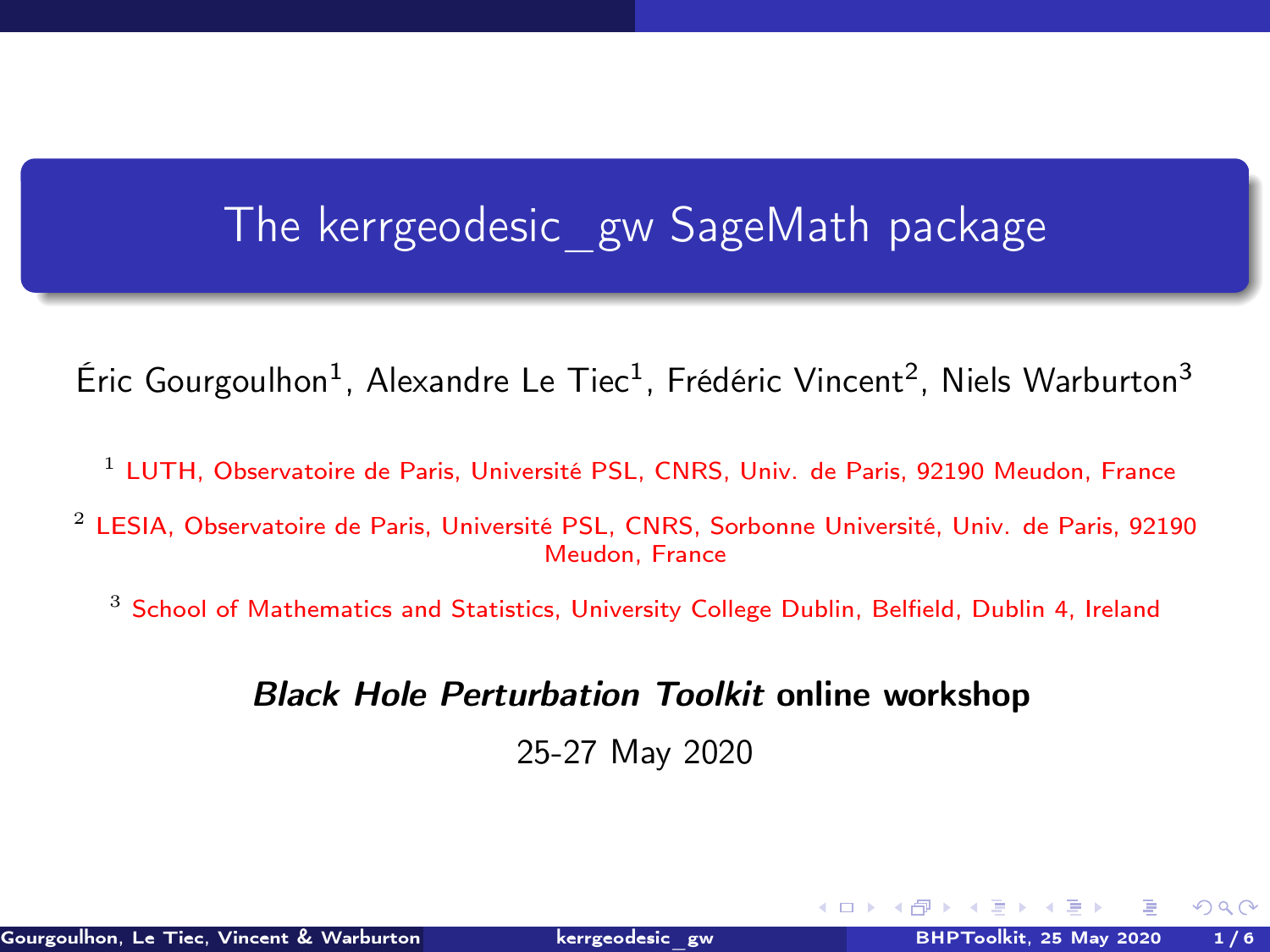### The kerrgeodesic\_gw package

kerrgeodesic\_gw: [SageMath](https://www.sagemath.org/) package implementing computations of gravitational waveforms, energy fluxes and inspiralling time for bodies on circular orbits<sup>1</sup> around a Kerr black hole, as well as SNR in LISA detector.

#### kerrgeodesic\_gw is

**e** entirely open-source:

[https:](https://github.com/BlackHolePerturbationToolkit/kerrgeodesic_gw)

[//github.com/BlackHolePerturbationToolkit/kerrgeodesic\\_gw](https://github.com/BlackHolePerturbationToolkit/kerrgeodesic_gw)

- $\bullet$  distributed via PyPi (Python Package Index): <https://pypi.org/project/kerrgeodesic-gw/> so that the installation in SageMath is very easy: sage -pip install kerrgeodesic\_gw
- part of the Black Hole Perturbation Toolkit: <https://bhptoolkit.org/>
- using SageMath differential geometry tools developed through the SageManifolds project:

<https://sagemanifolds.obspm.fr/>

<sup>1</sup>General orbits under development (Lazaros Souvaitzis)

 $\Omega$ 

 $\leftarrow$   $\equiv$   $\rightarrow$   $\rightarrow$   $\equiv$   $\rightarrow$   $\equiv$   $\rightarrow$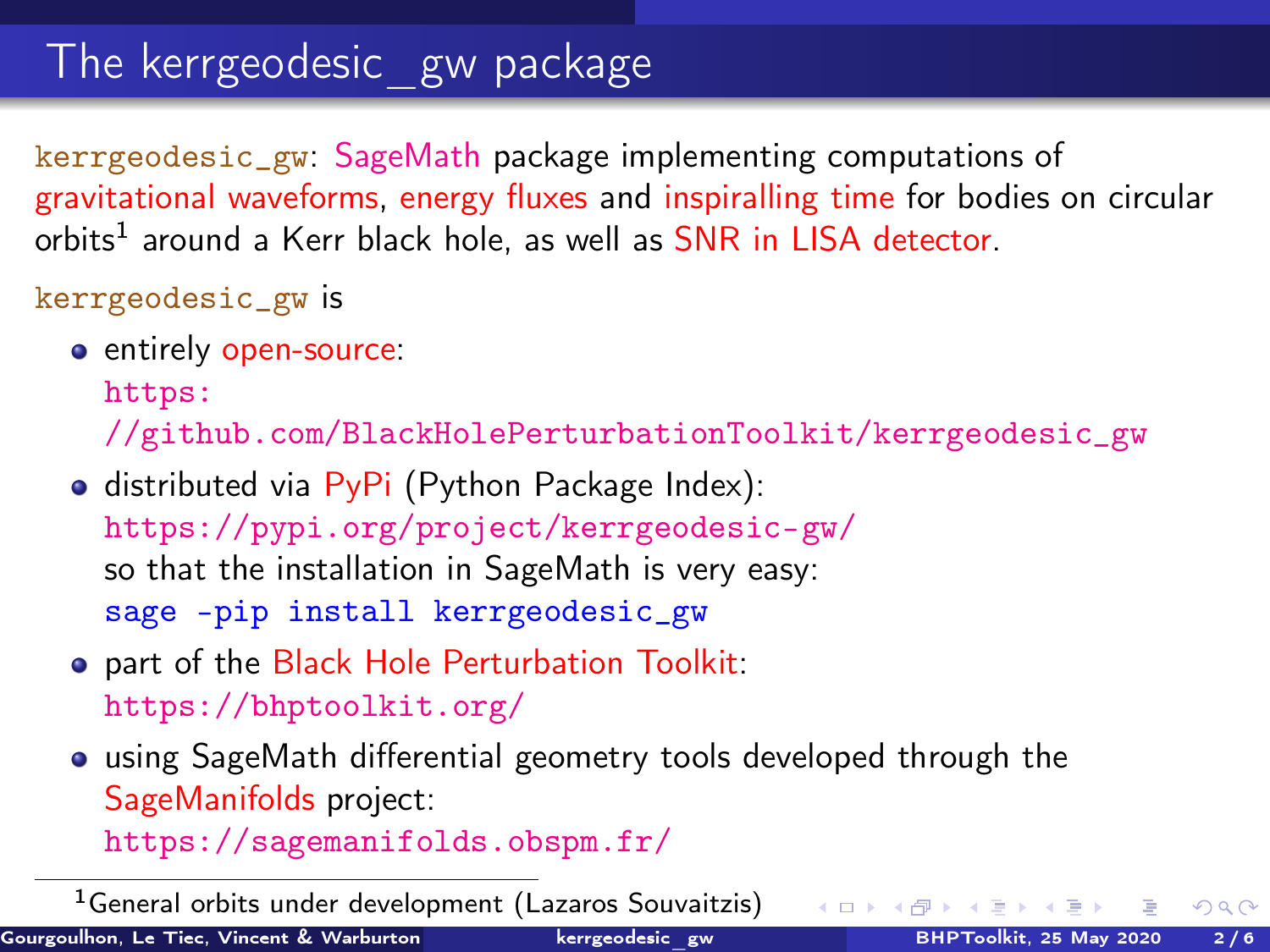A new feature in kerrgeodesic\_gw 0.3

[https://nbviewer.jupyter.org/github/BlackHolePerturbationToolkit/](https://nbviewer.jupyter.org/github/BlackHolePerturbationToolkit/kerrgeodesic_gw/blob/master/Notebooks/Kerr_geodesics.ipynb) [kerrgeodesic\\_gw/blob/master/Notebooks/Kerr\\_geodesics.ipynb](https://nbviewer.jupyter.org/github/BlackHolePerturbationToolkit/kerrgeodesic_gw/blob/master/Notebooks/Kerr_geodesics.ipynb)

 $\Omega$ 

4 0 8 4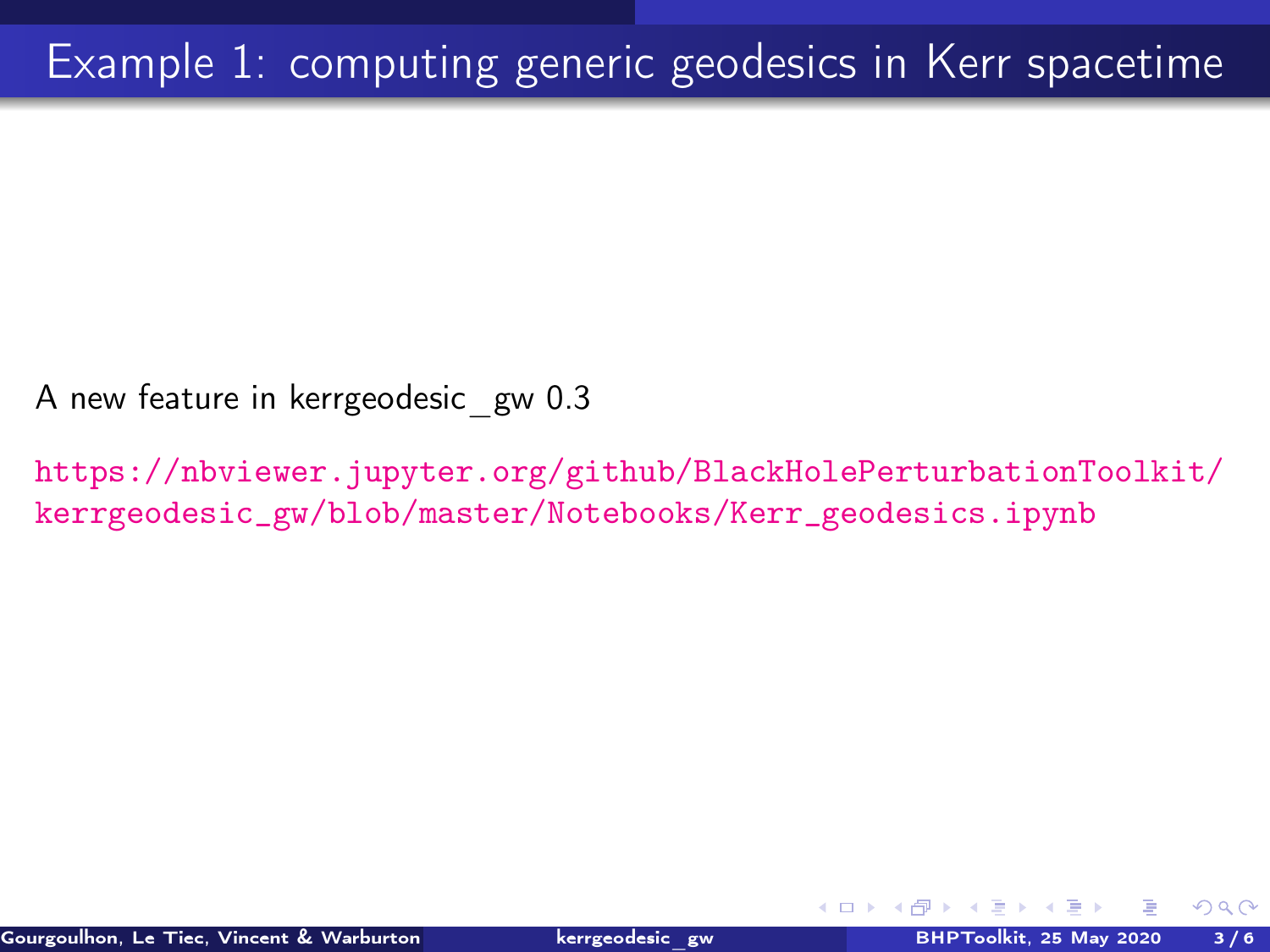# Example 2: gravitational waves from circular orbits around a Kerr black hole

[https://nbviewer.jupyter.org/github/BlackHolePerturbationToolkit/](https://nbviewer.jupyter.org/github/BlackHolePerturbationToolkit/kerrgeodesic_gw/blob/master/Notebooks/grav_waves_circular.ipynb) [kerrgeodesic\\_gw/blob/master/Notebooks/grav\\_waves\\_circular.ipynb](https://nbviewer.jupyter.org/github/BlackHolePerturbationToolkit/kerrgeodesic_gw/blob/master/Notebooks/grav_waves_circular.ipynb)

Application: Gravitational waves from bodies orbiting the Galactic Center black hole and their detectability by LISA

[\[Gourgoulhon, Le Tiec, Vincent & Warburton, A&A](https://doi.org/10.1051/0004-6361/201935406) 627, A92 (2019)]

 $\Omega$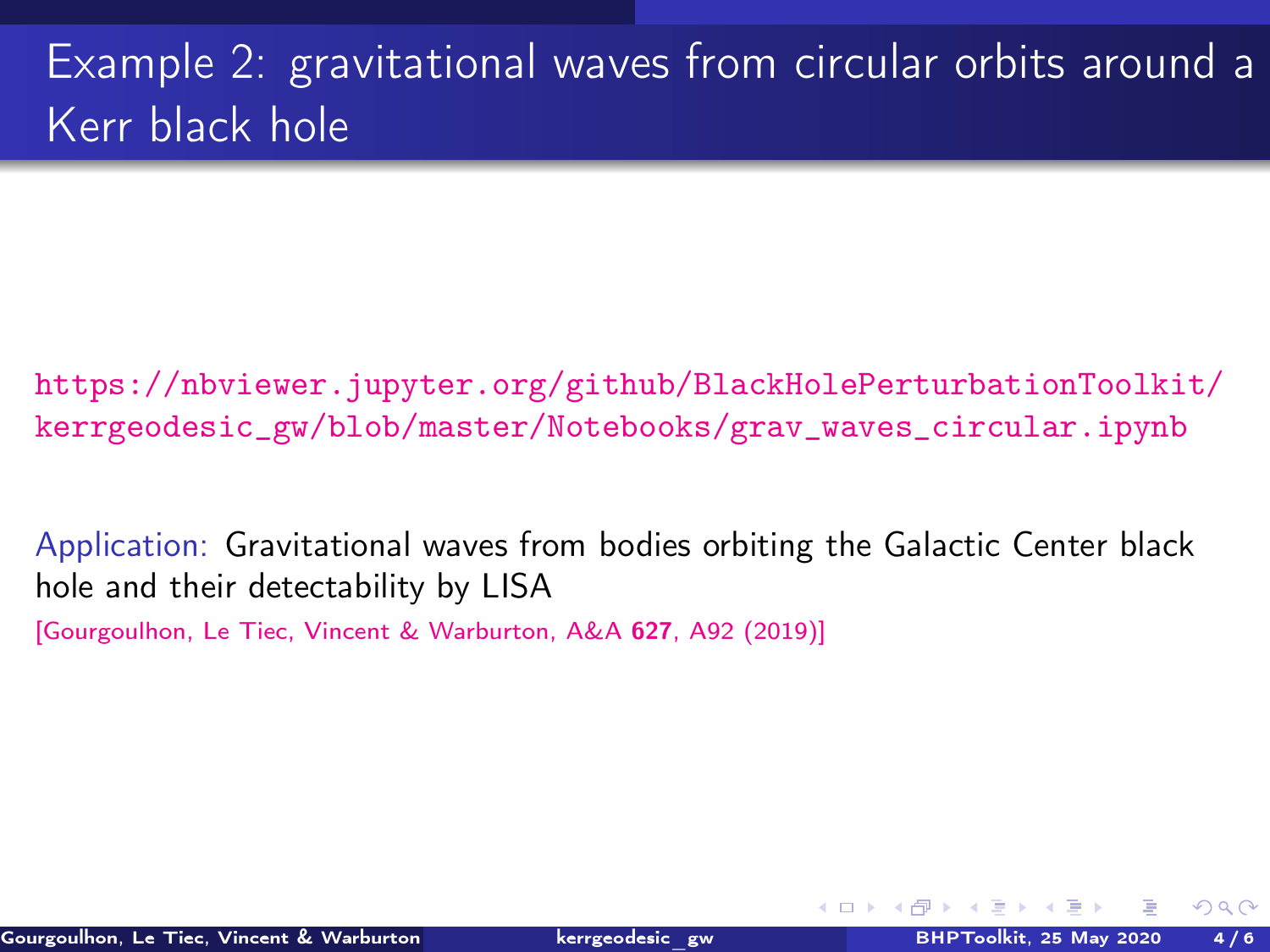# Time in LISA band with  $SNR_{1 \text{vr}} \geq 10$  for an inspiralling compact object



[\[Gourgoulhon, Le Tiec, Vincent & Warburton, A&A](https://doi.org/10.1051/0004-6361/201935406) 627, A92 (2019)]

 $\Omega$ 

4 0 8 4